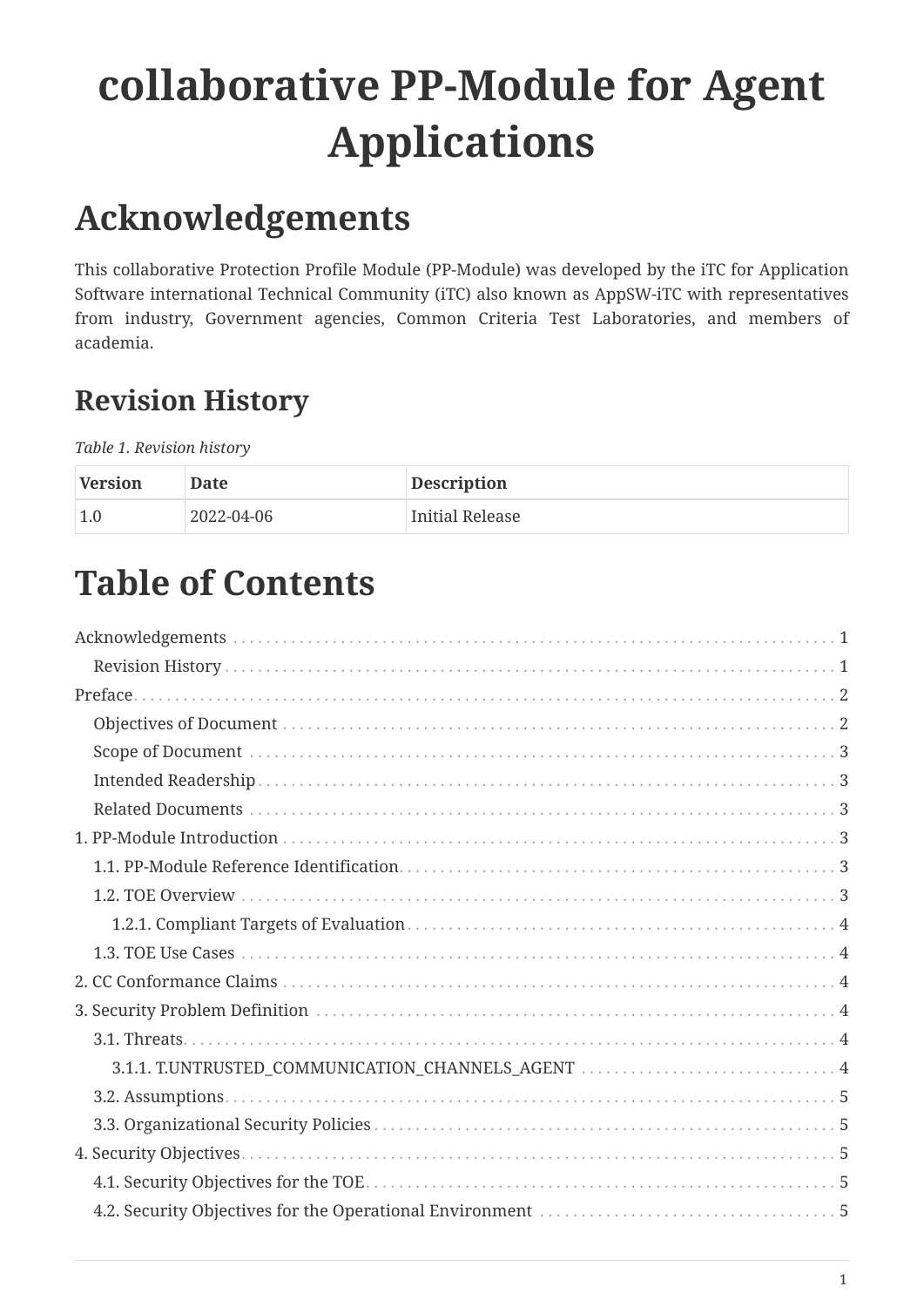## <span id="page-1-0"></span>**Preface**

This module is part of a Collaborative Protection Profile (cPP) whose Target of Evaluation (TOE) is software applications. Under this cPP software applications can be categorized under the following broad categories:

1. Enterprise Agent Applications

This cPP-Module is to be used against which all of the above categories of software applications may be evaluated. In addition there are PP-Modules that may be applicable based on the category of application.

In addition to the above categories there are large number of applications (Desktop and Mobile) that fall under "Consumer-grade" category. While such applications could be evaluated under the Application Software cPP, it is not the intention of this iTC to specifically address this category. The iTC doesn't believe the consumer grade app ecosystem would support the historical cost and timelines associated with a Common Criteria evaluation.

### <span id="page-1-1"></span>**Objectives of Document**

This document presents the Common Criteria (CC) collaborative Protection Profile Module (PP-Module) to express the security functional requirements (SFRs) and security assurance requirements (SARs) for Enterprise Server Applications. The Evaluation activities that specify the actions the evaluator performs to determine if a product satisfies the SFRs captured within this PP-Module, are described in [\[SD\].](#page-2-6)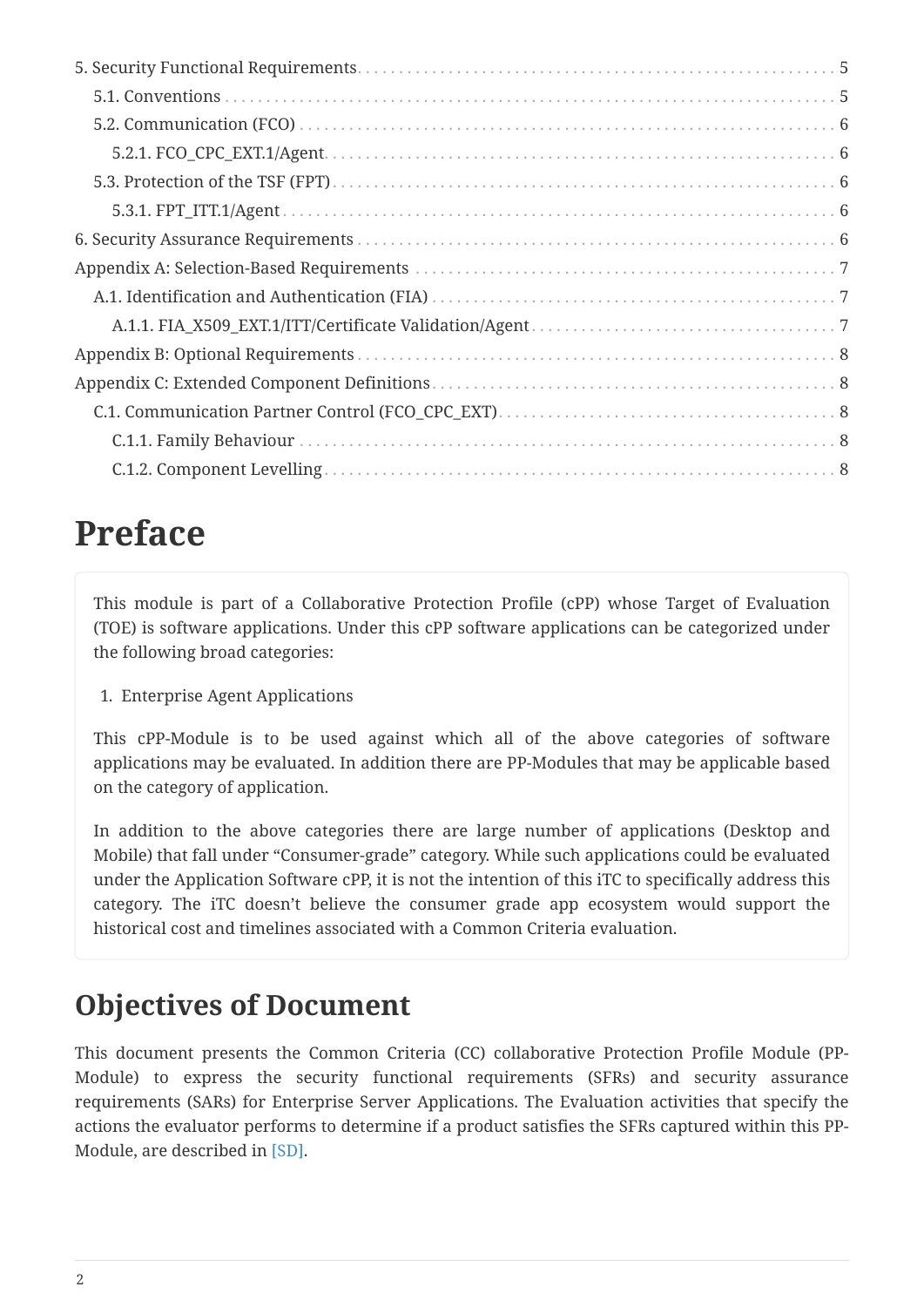## <span id="page-2-0"></span>**Scope of Document**

The scope of the PP-Module within the development and evaluation process is described in the Common Criteria for Information Technology Security Evaluation. In particular, a PP-Module defines the IT security requirements of a generic type of TOE and specifies the functional security measures to be offered by that TOE to meet stated requirements [[\[CC1\]](#page-2-7), Section B.14].

## <span id="page-2-1"></span>**Intended Readership**

The target audiences of this PP-Module are developers, CC consumers, system integrators, evaluators and schemes.

Although the PP-Module and SD may contain minor editorial errors, the PP-Module is recognized as living document and the iTC is dedicated to ongoing updates and revisions. Please report any issues to the AppSW-iTC.

## <span id="page-2-2"></span>**Related Documents**

- <span id="page-2-7"></span>▪ [CC1] Common Criteria for Information Technology Security Evaluation, Part 1: Introduction and General Model, CCMB-2017-04-001, Version 3.1 Revision 5, April 2017.
- <span id="page-2-8"></span>▪ [CC2] Common Criteria for Information Technology Security Evaluation, Part 2: Security Functional Components, CCMB-2017-04-002, Version 3.1 Revision 5, April 2017.
- <span id="page-2-9"></span>▪ [CC3] Common Criteria for Information Technology Security Evaluation, Part 3: Security Assurance Components, CCMB-2017-04-003, Version 3.1 Revision 5, April 2017.
- [CEM] Common Methodology for Information Technology Security Evaluation, Evaluation Methodology, CCMB-2017-04-004, Version 3.1 Revision 5, April 2017.
- <span id="page-2-6"></span>▪ [SD] Supporting Document Mandatory Technical Document: Evaluation Activities for collaborative Protection Profile Module for Agent Applications, Version 1.0, February 23, 2022

For more see the [Common Criteria Portal](http://www.commoncriteriaportal.org/).

## <span id="page-2-3"></span>**1. PP-Module Introduction**

### <span id="page-2-4"></span>**1.1. PP-Module Reference Identification**

- PP-Module Reference: collaborative PP-Module for Agent Applications
- PP-Module Version: 1.0
- PP-Module Date: 2022-04-06

### <span id="page-2-5"></span>**1.2. TOE Overview**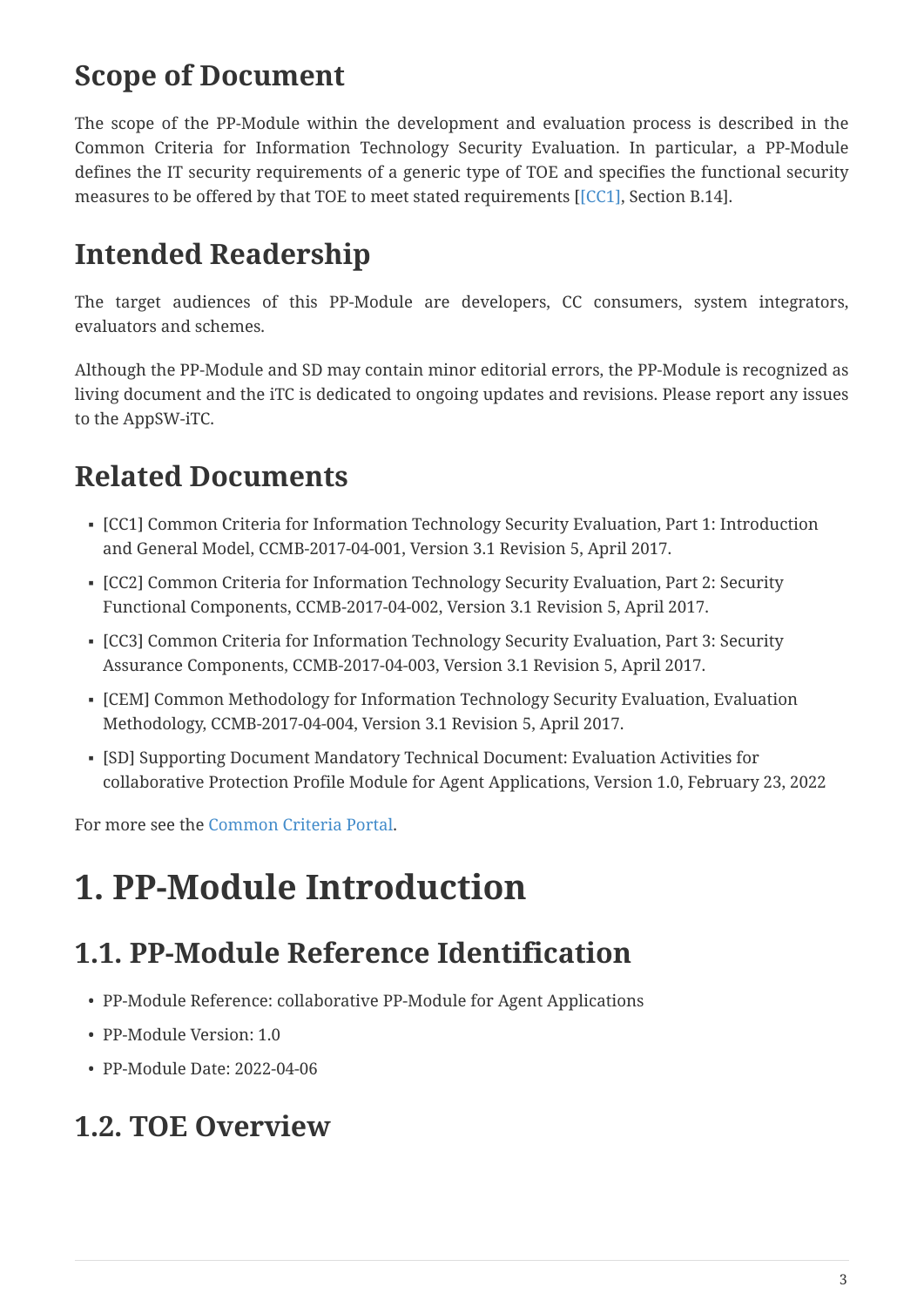#### <span id="page-3-0"></span>**1.2.1. Compliant Targets of Evaluation**

This is a Collaborative Protection Profile (cPP) Module whose Target of Evaluation (TOE) is Enterprise Agent Applications. This PP-Module is compatible with the cPP for Application Software and collaborative PP-Module for Server Applications.

### <span id="page-3-1"></span>**1.3. TOE Use Cases**

All use cases of Enterprise Agent applications defined in the Collaborative Protection Profile for Application Software are applicable to this PP-Module.

## <span id="page-3-2"></span>**2. CC Conformance Claims**

As defined by the references [\[CC1\]](#page-2-7), [\[CC2\]](#page-2-8) and [\[CC3\],](#page-2-9) this PP-Module:

- conforms to the requirements of Common Criteria v3.1, Revision 5,
- is Part 2 extended,
- does not claim conformance to any other security functional requirement packages.

In order to be conformant to this PP-Module, a ST shall demonstrate Exact Conformance. Exact Conformance, as a subset of Strict Conformance as defined by the CC, is defined as the ST containing all of the SFRs in [Security Functional Requirements](#page-4-5) (these are the mandatory SFRs) of this PP-Module, and potentially SFRs from [Consistency Rationale] (these are selection-based SFRs) and [Selection-Based Requirements](#page-6-0) (these are optional SFRs) of this PP-Module. While iteration is allowed, no additional requirements (from the CC parts 2 or 3, or definitions of extended components not already included in this PP-Module) are allowed to be included in the ST. Further, no SFRs in [Security Functional Requirements](#page-4-5) of this PP-Module are allowed to be omitted.

## <span id="page-3-3"></span>**3. Security Problem Definition**

The security problem is described in terms of the threats that the TOE is expected to address, assumptions about its operational environment, and any organizational security policies that the TOE is expected to enforce.

### <span id="page-3-4"></span>**3.1. Threats**

#### <span id="page-3-5"></span>**3.1.1. T.UNTRUSTED\_COMMUNICATION\_CHANNELS\_AGENT**

Attackers may take advantage of poorly designed or non-secure protocols or poor key management to successfully perform man-in-the middle attacks, replay attacks, etc. Successful attacks will result in loss of confidentiality and integrity of the critical network traffic, and potentially could lead to a compromise of the application itself. Attackers may attempt to target applications that do not use standardized secure tunneling protocols to protect the critical network traffic. This threat is of particular concern when an application uses protocols that have not been subject to extensive peer review. Additionally attackers may attempt to connect via untrusted entities and use that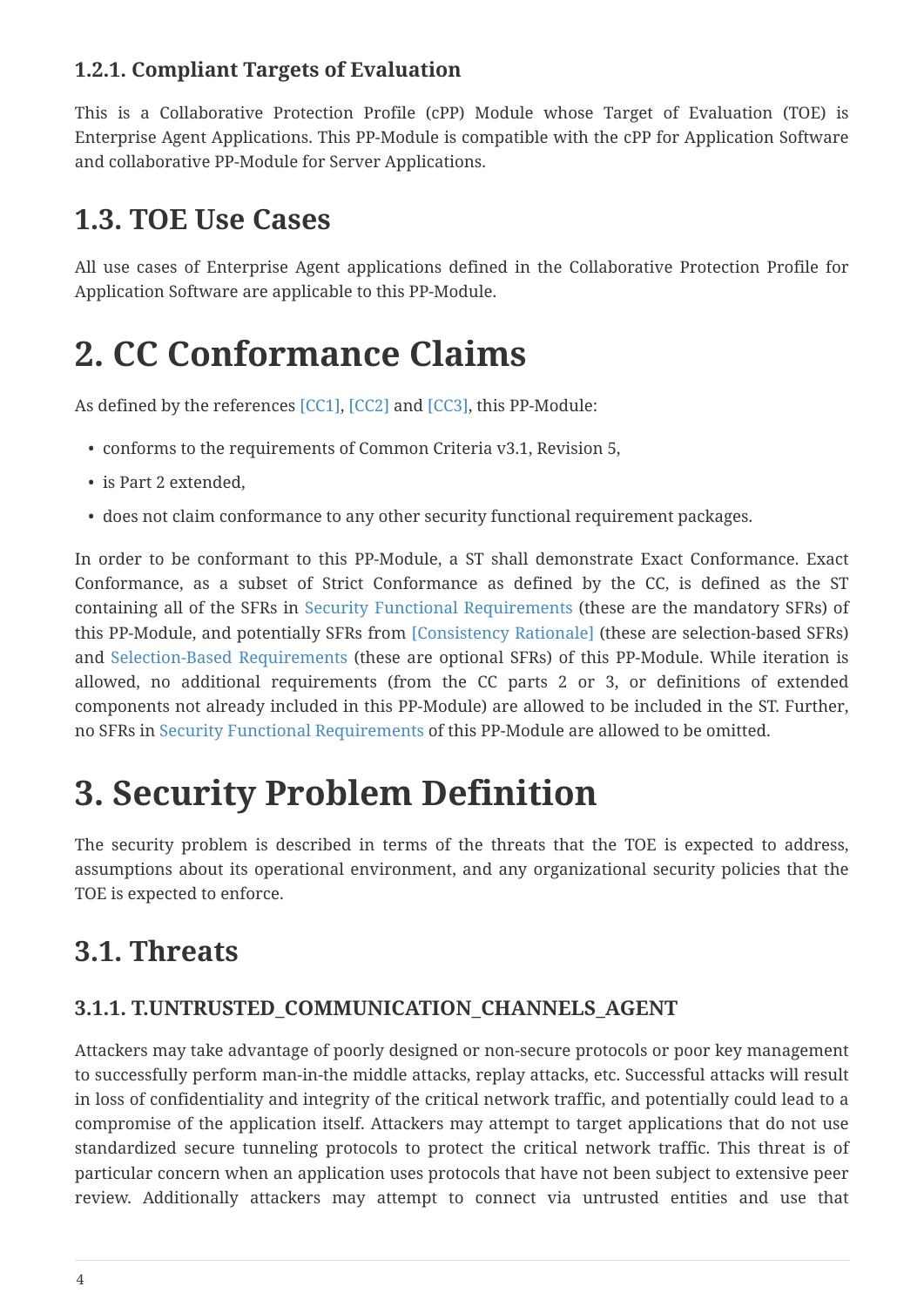connectivity to perform various attacks.

SFR Rationale:

- FCO\_CPC\_EXT.1/Agent SFR ensures that only trusted entities connect with each other.
- FPT\_ITT.1/Agent SFR ensures that the communication between trusted entities is secure using well known protocols.

### <span id="page-4-0"></span>**3.2. Assumptions**

All Assumptions of the Collaborative Protection Profile for Application Software apply also to this PP-Module.

## <span id="page-4-1"></span>**3.3. Organizational Security Policies**

There are no OSPs for applications.

# <span id="page-4-2"></span>**4. Security Objectives**

## <span id="page-4-3"></span>**4.1. Security Objectives for the TOE**

All Objectives of the Collaborative Protection Profile for Application Software apply also to this PP-Module.

## <span id="page-4-4"></span>**4.2. Security Objectives for the Operational Environment**

All objectives for the Operational Environment of the Collaborative Protection Profile for Application Software apply also to this PP-Module.

# <span id="page-4-5"></span>**5. Security Functional Requirements**

## <span id="page-4-6"></span>**5.1. Conventions**

The individual security functional requirements are specified in the sections below. The following conventions are used for the completion of operations:

- [*Italicized text within square brackets*] indicates an operation to be completed by the ST author.
- **Bold text** indicates additional text provided as a refinement.
- [**Bold text within square brackets**] indicates the completion of an assignment.
- [text within square brackets] indicates the completion of a selection.
- Number in parentheses after SFR name, e.g. (1) indicates the completion of an iteration.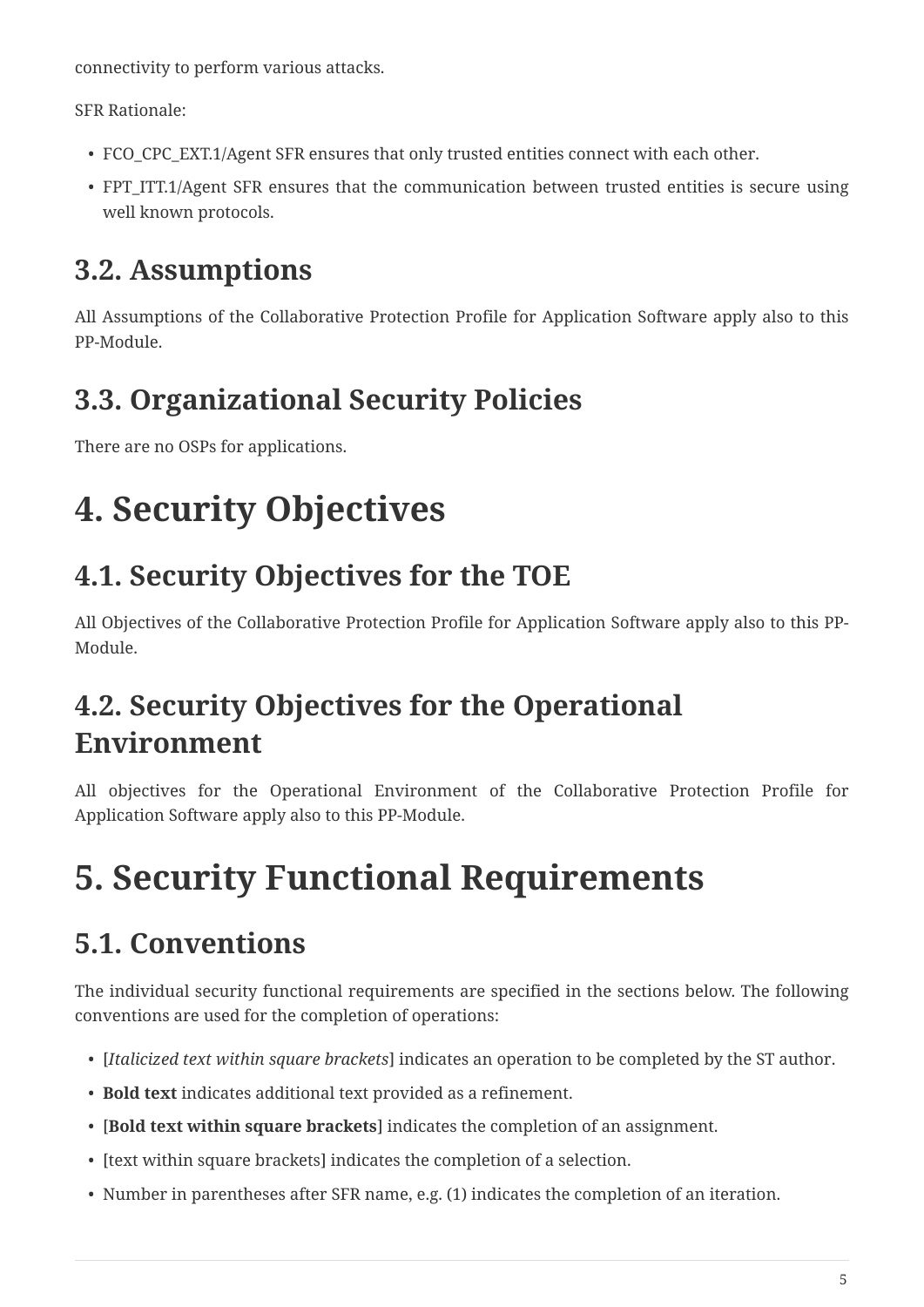• '/Agent' has been added to every SFR in this module to distinguish SFRs added from Server modules.

Extended SFRs are identified by having a label "EXT" at the end of the SFR name.

## <span id="page-5-0"></span>**5.2. Communication (FCO)**

#### <span id="page-5-1"></span>**5.2.1. FCO\_CPC\_EXT.1/Agent**

**FCO\_CPC\_EXT.1.1/Agent** The TSF shall require a Security Administrator to enable communications between any pair of TOE parts before such communication can take place.

**FCO\_CPC\_EXT.1.2/Agent** The TSF shall implement a registration process in which TOE parts establish and use a communications channel that uses [*selection:*

- *A channel that meets the secure channel requirements in FPT\_ITT.1,*
- *No channel*

].

**Application Note 1:** An Agent can communicate with a Server or another Agent. This SFR can be iterated if the registration method varies depending on what TOE parts are communicating. "No channel" is selected if the registration is performed via out-of-band manual means.

**FCO\_CPC\_EXT.1.3/Agent** The TSF shall enable a Security Administrator to disable communications between any pair of TOE parts.

### <span id="page-5-2"></span>**5.3. Protection of the TSF (FPT)**

#### <span id="page-5-3"></span>**5.3.1. FPT\_ITT.1/Agent**

**FPT\_ITT.1.1/Agent** The TSF shall protect TSF data from disclosure and detect its modification when it is transmitted between separate parts of the TOE through the use of [*selection: SSH, TLS, DTLS, HTTPS*].

**Application Note 2:** The data passed in this trusted communication channel are encrypted as defined by the protocol chosen in the selection. The ST author should identify the channels and protocols used by each pair of communicating parts, iterating this SFR as appropriate.

If certificates are used for authentication in any of the protocols selected above, then FIA\_X509\_EXT.1/ITT/Agent is to be selected.

# <span id="page-5-4"></span>**6. Security Assurance Requirements**

This PP-Module does not define any additional assurance requirements above and beyond what is defined in the Collaborative Protection Profile for Application Software that it extends. Application of the SARs to the TOE boundary described by both the claimed base and this PP-Module is sufficient to demonstrate that the claimed SFRs have been implemented correctly by the TOE.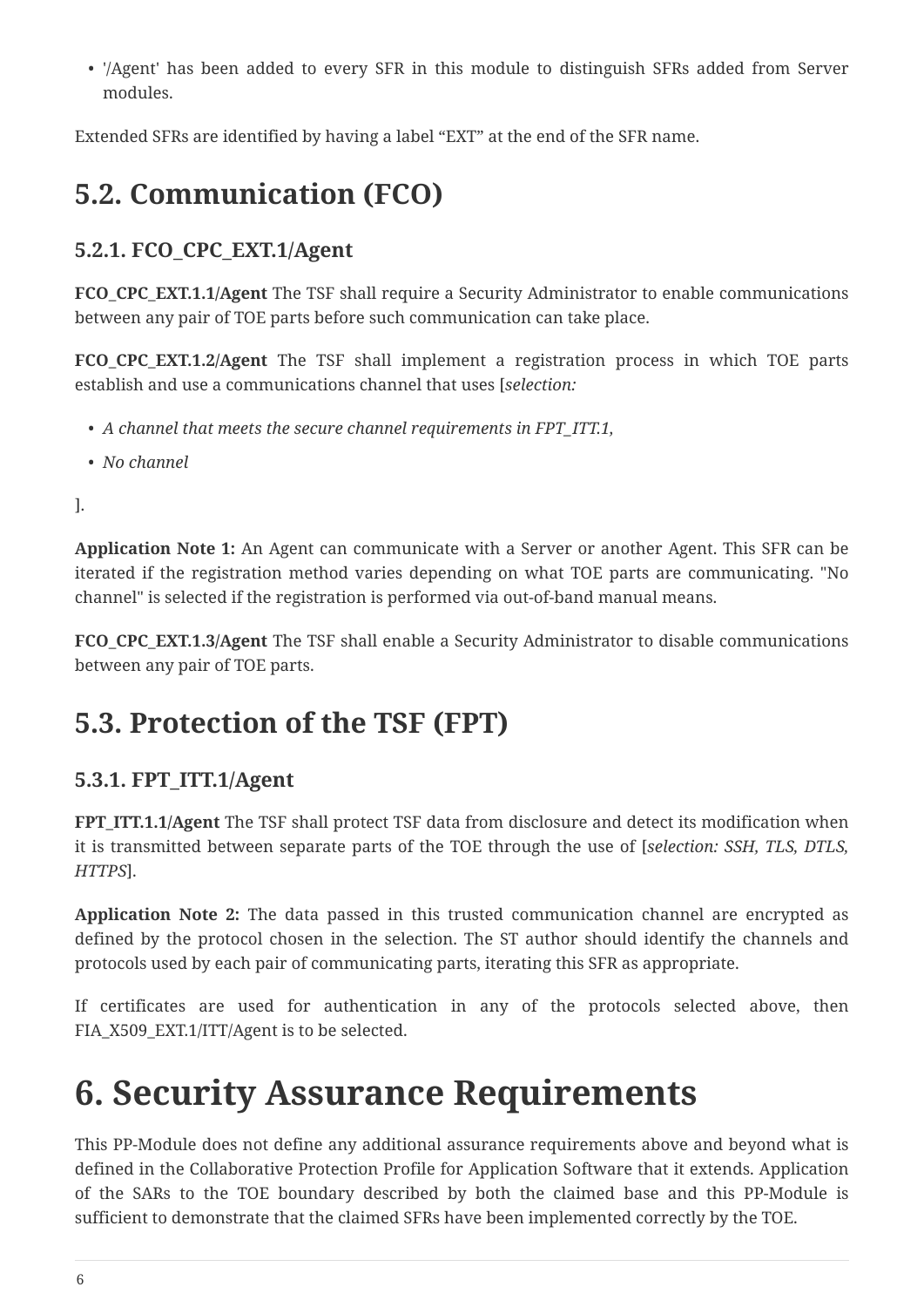## <span id="page-6-0"></span>**Appendix A: Selection-Based Requirements**

### <span id="page-6-1"></span>**A.1. Identification and Authentication (FIA)**

#### <span id="page-6-2"></span>**A.1.1. FIA\_X509\_EXT.1/ITT/Certificate Validation/Agent**

**FIA\_X509\_EXT.1.1/ITT/Agent** The application shall [*selection: invoked platform-provided functionality, implement functionality*] to validate certificates in accordance with the following rules:

- RFC 5280 certificate validation and certification path validation supporting a minimum path length of two certificates.
- The certification path must terminate with a trusted CA certificate.
- The TSF shall validate a certification path by ensuring that all CA certificates in the certification path contain the basicConstraints extension with the CA flag set to TRUE.
- The TSF shall validate the revocation status of the certificate using [*selection:*
	- *the Online Certificate Status Protocol (OCSP) as specified in RFC 6960,*
	- *Certificate Revocation List (CRL) as specified in RFC 5280 Section 6.3,*
	- *Certificate Revocation List (CRL) as specified in RFC 5759 Section 5,*
	- *an OCSP TLS Status Request Extension (i.e., OCSP stapling) as specified in RFC 6066,*
	- *no revocation method*].
- The TSF shall validate the extendedKeyUsage field according to the following rules:
	- Server certificates presented for TLS shall have the Server Authentication purpose (id-kp 1 with OID 1.3.6.1.5.5.7.3.1) in the extendedKeyUsage field.
	- Client certificates presented for TLS shall have the Client Authentication purpose (id-kp 2 with OID 1.3.6.1.5.5.7.3.2) in the extendedKeyUsage field.
	- OCSP certificates presented for OCSP responses shall have the OCSP Signing purpose (id-kp 9 with OID 1.3.6.1.5.5.7.3.9) in the extendedKeyUsage field.

**Application Note 3:** This SFR should be chosen if in FPT\_ITT.1/Agent protocols selected utilize X.509 certificates for peer authentication. In this case, the use of revocation list checking is optional as there are additional requirements surrounding the enabling and disabling of the ITT channel as defined in FCO\_CPC\_EXT.1/Agent. If revocation checking is not supported, the ST author should select no revocation method. However, if certificate revocation checking is supported, the ST author selects whether this is performed using OCSP or CRLs.

It is acceptable for the TOE to depend on the platform for certification checking (as defined in this SFR) however all the evaluation activities must be performed irrespective of whether the TOE performs the certificate checking or passes the responsibility to the platform.

The TSF shall be capable of supporting a minimum path length of two certificates. That is, it shall support a certificate hierarchy comprising of at least a self-signed root certificate and a TOE identity certificate.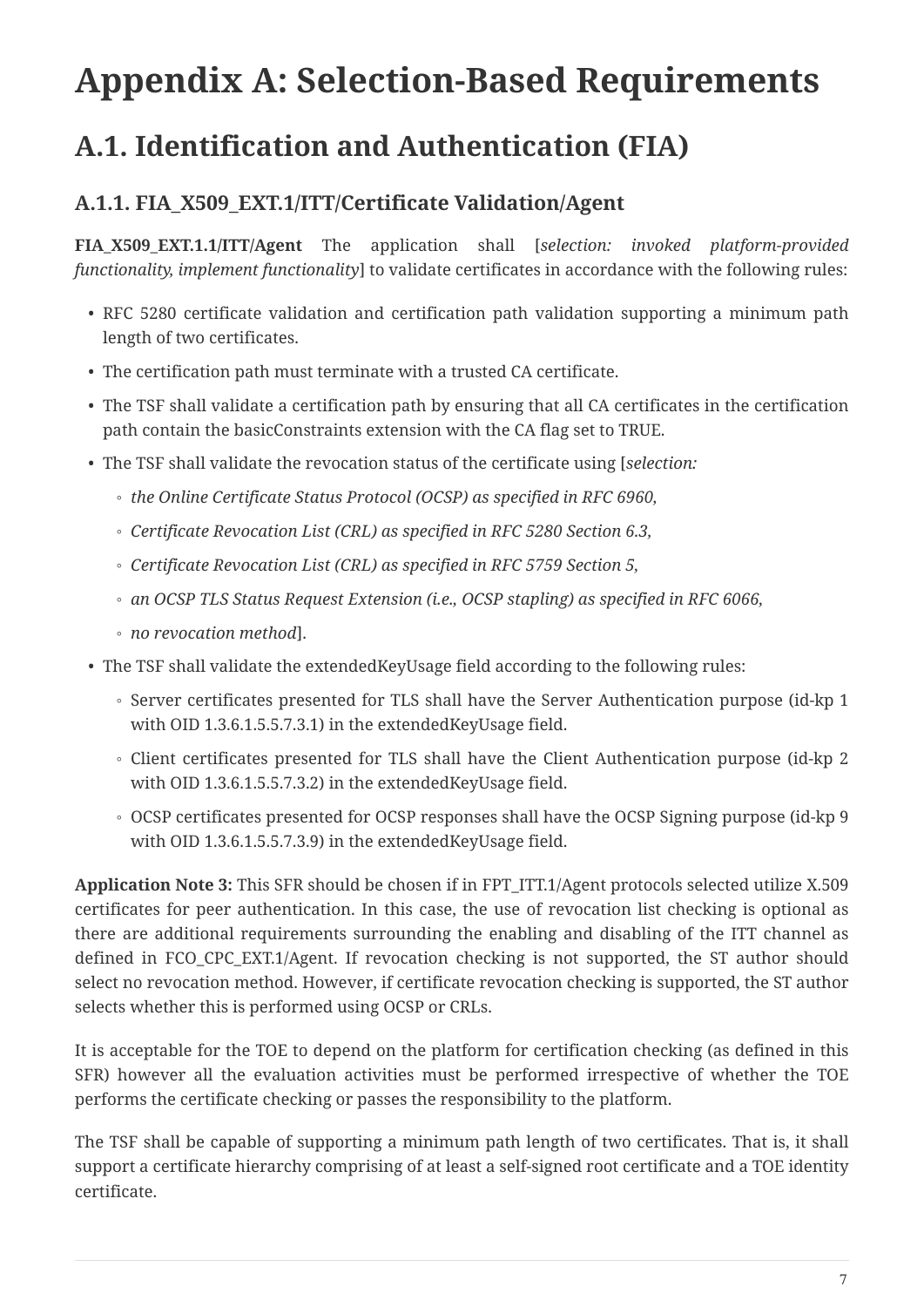The TSS shall describe when revocation checking is performed. It is expected that revocation checking is performed when a certificate is used in an authentication step. It is not sufficient to verify the status of a X.509 certificate only when it is loaded onto the device.

If the TOE does not support functionality that uses any of the certificate types listed in the extendedKeyUsage rules in FIA\_X509\_EXT.1.1 then this is stated in the TSS and the relevant part of the SFR is considered trivially satisfied. However, if the TOE does support functionality that uses certificates of any of these types then the corresponding rule must of course be satisfied as in the SFR.

**FIA\_X509\_EXT.1.2/ITT/Agent** The application shall only treat a certificate as a CA certificate if the basicConstraints extension is present and the CA flag is set to TRUE.

**Application Note 4:** This requirement applies to certificates that are used and processed by the TSF and restricts the certificates that may be added as trusted CA certificates.

## <span id="page-7-0"></span>**Appendix B: Optional Requirements**

There are currently no Optional requirements. Following section may be applicable in later revisions.

# <span id="page-7-1"></span>**Appendix C: Extended Component Definitions**

This appendix contains the definitions for the extended requirements that are used in the PP-Module, including those used in [Consistency Rationale] and [Selection-Based Requirements](#page-6-0) .

(Note: formatting conventions for selections and assignments in this chapter are those in [\[CC2\]](#page-2-8).)

## <span id="page-7-2"></span>**C.1. Communication Partner Control (FCO\_CPC\_EXT)**

#### <span id="page-7-3"></span>**C.1.1. Family Behaviour**

This is a new component within the FCO class used to define high-level constraints on the ways that partner IT entities communicate. For example, there may be constraints on when communication channels can be used, how they are established, and links to SFRs expressing lower-level security properties of the channels.

#### <span id="page-7-4"></span>**C.1.2. Component Levelling**